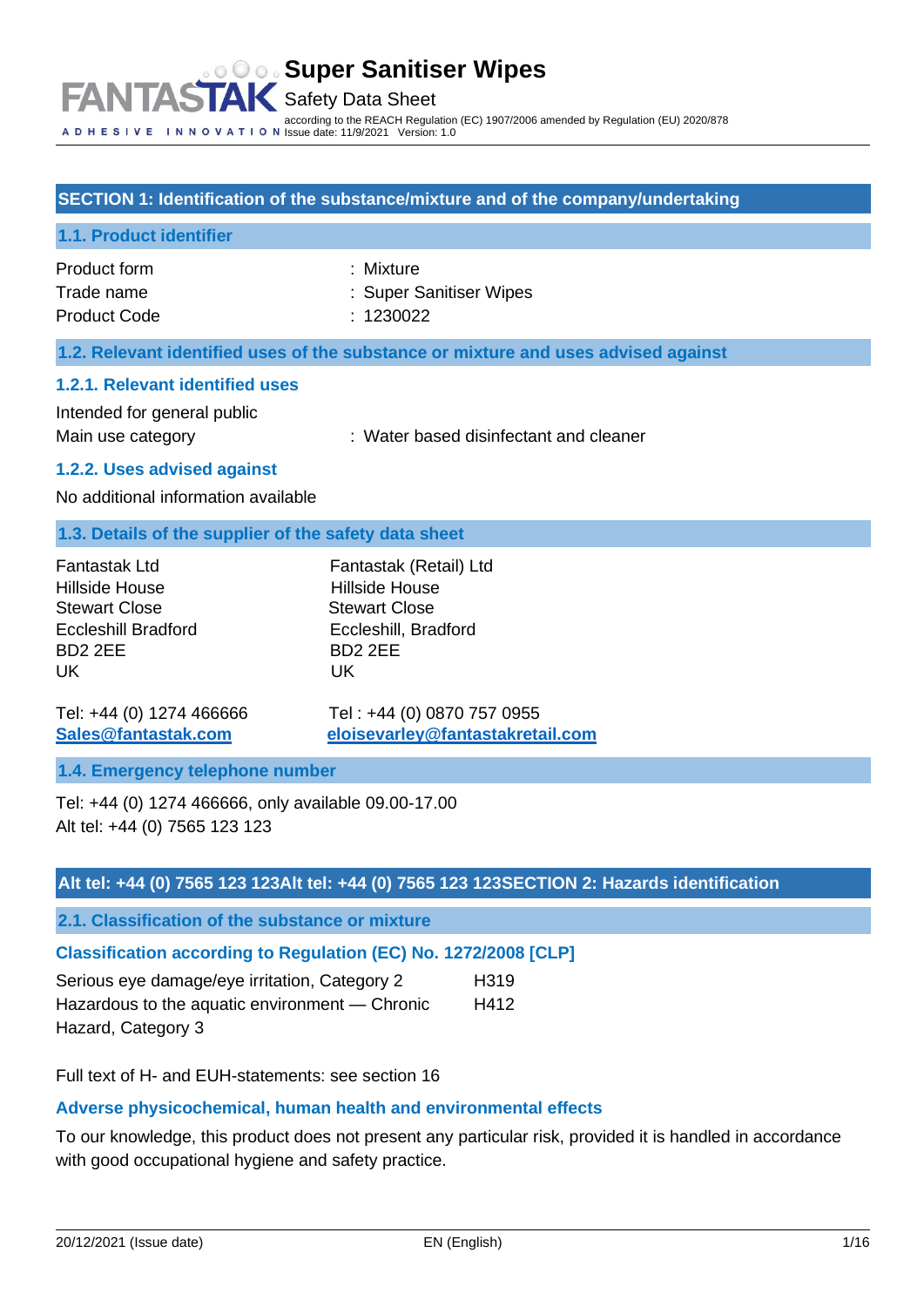### Safety Data Sheet

according to the REACH Regulation (EC) 1907/2006 amended by Regulation (EU) 2020/878

#### **2.2. Label elements**

#### **Labelling according to Regulation (EC) No. 1272/2008 [CLP]**



#### **2.3. Other hazards**

This substance/mixture does not meet the PBT criteria of REACH regulation, annex XIII This substance/mixture does not meet the vPvB criteria of REACH regulation, annex XIII Contains no PBT/vPvB substances  $\geq 0.1\%$  assessed in accordance with REACH Annex XIII

The mixture does not contain substance(s) included in the list established in accordance with Article 59(1) of REACH for having endocrine disrupting properties, or is not identified as having endocrine disrupting properties in accordance with the criteria set out in Commission Delegated Regulation (EU) 2017/2100 or Commission Regulation (EU) 2018/605

#### **SECTION 3: Composition/information on ingredients**

**3.1. Substances**

Not applicable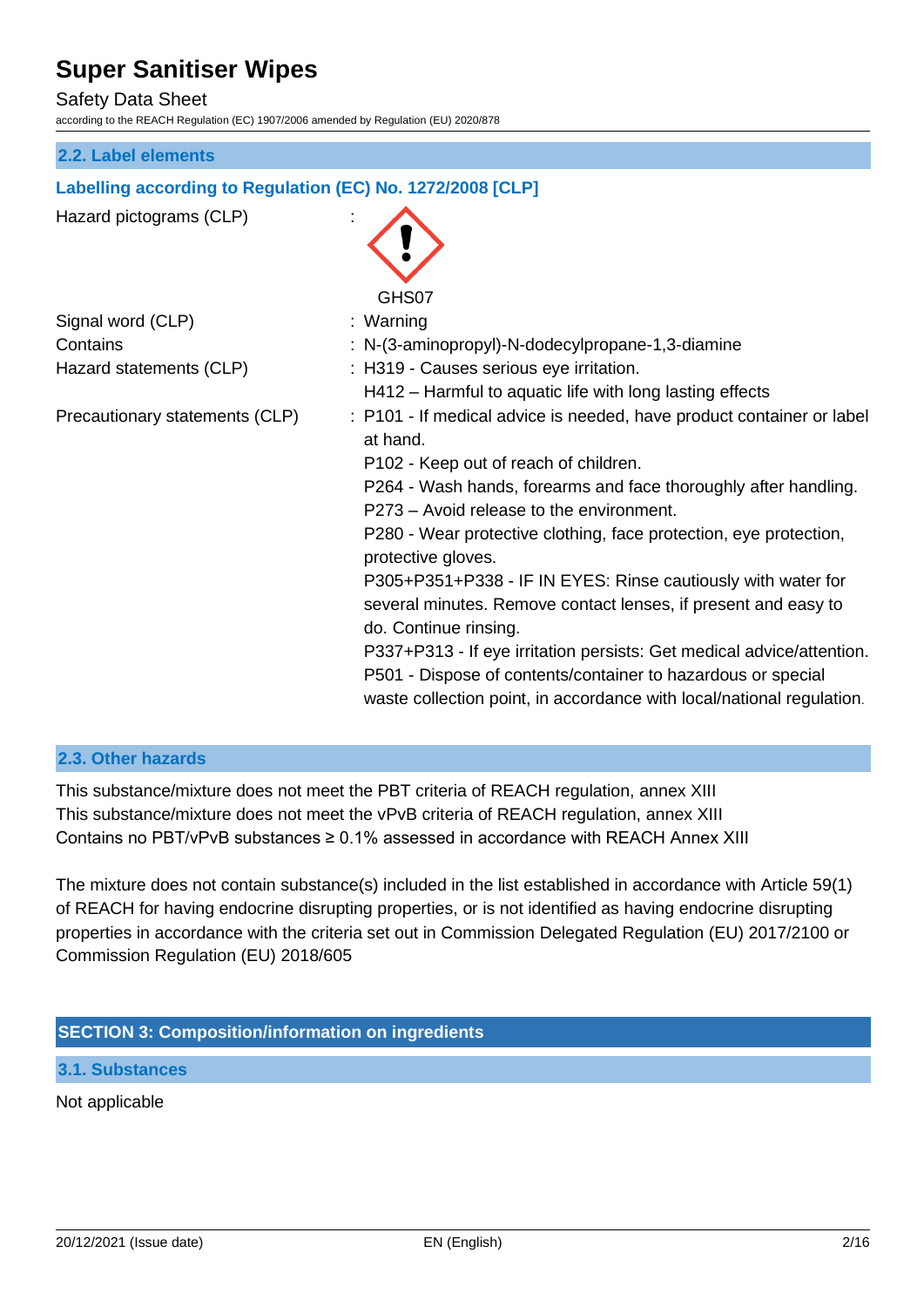## Safety Data Sheet

according to the REACH Regulation (EC) 1907/2006 amended by Regulation (EU) 2020/878

| 3.2. Mixtures                                      |                                                                                       |               |                                                                                                                                          |
|----------------------------------------------------|---------------------------------------------------------------------------------------|---------------|------------------------------------------------------------------------------------------------------------------------------------------|
| <b>Name</b>                                        | <b>Product identifier</b>                                                             | $\frac{9}{6}$ | <b>Classification according to</b><br><b>Regulation (EC) No.</b><br>1272/2008 [CLP]                                                      |
| N-(3-aminopropyl)-N-dodecylpropane-<br>1,3-diamine | CAS-No.: 2372-82-9<br>EC-No.: 219-145-8<br><b>REACH No: 01-</b><br>2119980592-29-xxxx | $x \leq 1$    | Acute. Tox. 3, H301; Skin.<br>Corr. 1B, H314; Eye Dam. 1,<br>H318; STOT RE 2, H373;<br>Aquatic Acute 1, H400;<br>Aquatic Chronic 1, H410 |

Full text of H- and EUH-statements: see section 16

| <b>SECTION 4: First aid measures</b>                                                                                                                       |                                                                                                                                                                                                             |
|------------------------------------------------------------------------------------------------------------------------------------------------------------|-------------------------------------------------------------------------------------------------------------------------------------------------------------------------------------------------------------|
| 4.1. Description of first aid measures                                                                                                                     |                                                                                                                                                                                                             |
| First-aid measures after inhalation<br>First-aid measures after skin contact<br>First-aid measures after eye contact<br>First-aid measures after ingestion | : Remove person to fresh air and keep comfortable for breathing.<br>: Wash skin with plenty of water.<br>: Rinse eyes with water as a precaution.<br>: Call a poison center or a doctor if you feel unwell. |
| 4.2. Most important symptoms and effects, both acute and delayed                                                                                           |                                                                                                                                                                                                             |

No additional information available

**4.3. Indication of any immediate medical attention and special treatment needed**

Treat symptomatically.

| <b>SECTION 5: Firefighting measures</b>                                           |                                                  |
|-----------------------------------------------------------------------------------|--------------------------------------------------|
| 5.1. Extinguishing media                                                          |                                                  |
| Suitable extinguishing media                                                      | : Water spray. Dry powder. Foam. Carbon dioxide. |
| 5.2. Special hazards arising from the substance or mixture                        |                                                  |
| Hazardous decomposition products in: Toxic fumes may be released.<br>case of fire |                                                  |
| 5.3. Advice for firefighters                                                      |                                                  |

| Protective equipment for firefighters | : Do not attempt to take action without suitable protective<br>equipment. Self-contained breathing apparatus. Complete<br>protective clothing. |
|---------------------------------------|------------------------------------------------------------------------------------------------------------------------------------------------|
|                                       |                                                                                                                                                |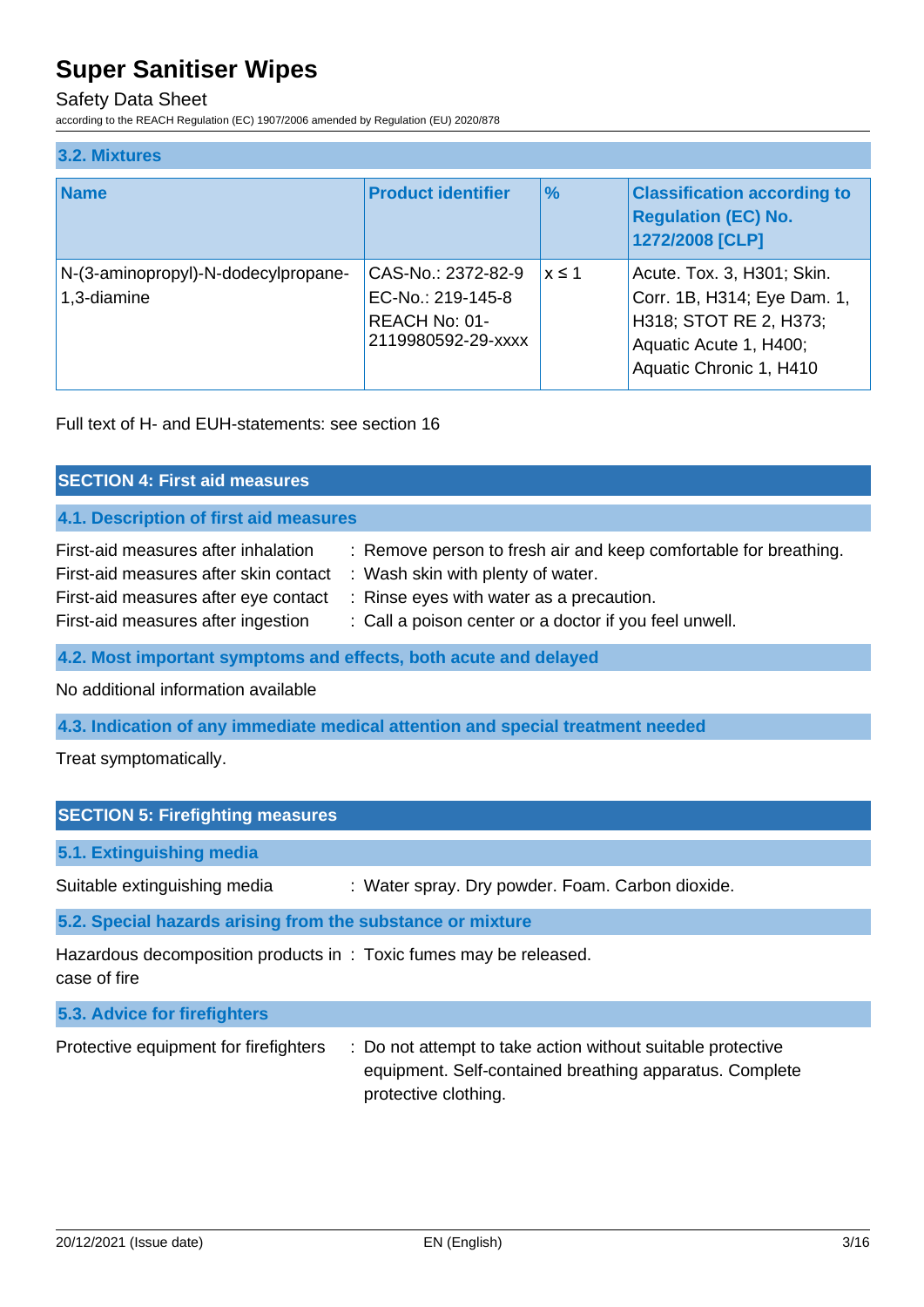#### Safety Data Sheet

according to the REACH Regulation (EC) 1907/2006 amended by Regulation (EU) 2020/878

| <b>SECTION 6: Accidental release measures</b>             |                                                                                                                                                                   |
|-----------------------------------------------------------|-------------------------------------------------------------------------------------------------------------------------------------------------------------------|
|                                                           | 6.1. Personal precautions, protective equipment and emergency procedures                                                                                          |
| 6.1.1. For non-emergency personnel                        |                                                                                                                                                                   |
| <b>Emergency procedures</b>                               | : Ventilate spillage area.                                                                                                                                        |
| <b>6.1.2. For emergency responders</b>                    |                                                                                                                                                                   |
| Protective equipment                                      | : Do not attempt to take action without suitable protective<br>equipment. For further information refer to section 8: "Exposure<br>controls/personal protection". |
| <b>6.2. Environmental precautions</b>                     |                                                                                                                                                                   |
| Avoid release to the environment.                         |                                                                                                                                                                   |
| 6.3. Methods and material for containment and cleaning up |                                                                                                                                                                   |
| Methods for cleaning up<br>Other information              | : Take up liquid spill into absorbent material.<br>: Dispose of materials or solid residues at an authorized site.                                                |
| <b>6.4. Reference to other sections</b>                   |                                                                                                                                                                   |
| For further information refer to section 13.              |                                                                                                                                                                   |
|                                                           |                                                                                                                                                                   |

| <b>SECTION 7: Handling and storage</b>                            |                                                                                                        |
|-------------------------------------------------------------------|--------------------------------------------------------------------------------------------------------|
| 7.1. Precautions for safe handling                                |                                                                                                        |
| Precautions for safe handling                                     | : Ensure good ventilation of the work station. Wear personal<br>protective equipment.                  |
| Hygiene measures                                                  | : Do not eat, drink or smoke when using this product. Always wash<br>hands after handling the product. |
| 7.2. Conditions for safe storage, including any incompatibilities |                                                                                                        |
| Storage conditions                                                | : Store in a well-ventilated place. Keep cool.                                                         |
|                                                                   |                                                                                                        |

**7.3. Specific end use(s)**

No additional information available

## **SECTION 8: Exposure controls/personal protection**

**8.1. Control parameters**

## **8.1.1 National occupational exposure and biological limit values**

## **8.1.2. Recommended monitoring procedures**

No additional information available

## **8.1.3. Air contaminants formed**

No additional information available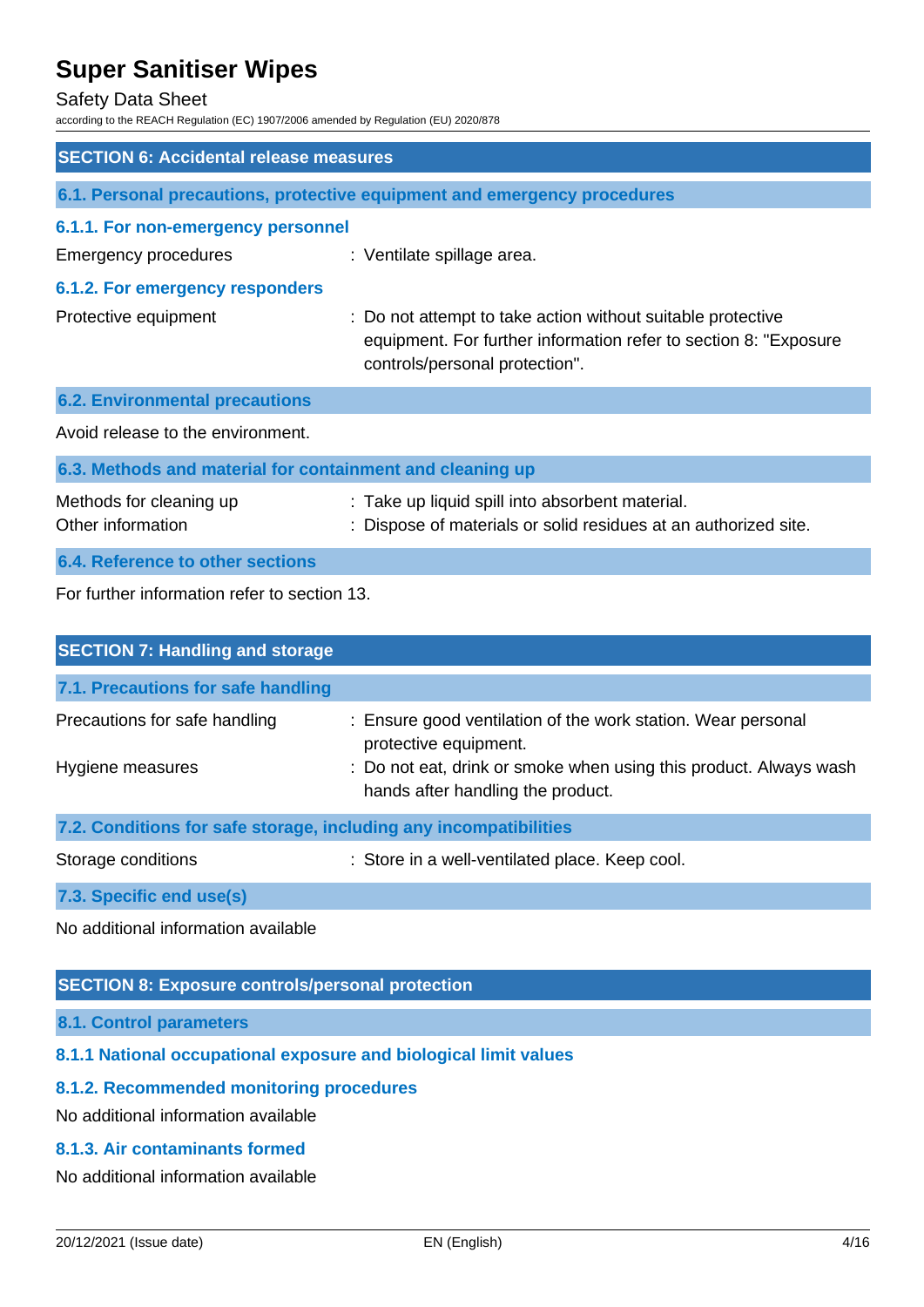## Safety Data Sheet

according to the REACH Regulation (EC) 1907/2006 amended by Regulation (EU) 2020/878

### **8.1.4. DNEL and PNEC**

|             | N-(3-aminopropyl)-N-dodecylpropane-1,3-diamine (2372-82-9) |                            |                                    |                                  |
|-------------|------------------------------------------------------------|----------------------------|------------------------------------|----------------------------------|
| <b>Type</b> | <b>Population</b>                                          | <b>Route</b>               | <b>Value</b>                       | <b>Effect</b>                    |
| <b>DNEL</b> | Workers                                                    | Inhalation)                | 0.789 mg/m <sup>3</sup>            | Systemic, Long-<br>term exposure |
| <b>DNEL</b> | Workers                                                    | Dermal                     | 8.96 mg/kg<br>bw/day               | Systemic, Long-<br>term exposure |
| <b>DNEL</b> | General<br>Population                                      | Inhalation                 | 0.118 mg/m <sup>3</sup>            | Systemic, Long-<br>term exposure |
| <b>DNEL</b> | General<br>Population                                      | Dermal                     | 3.2 mg/kg bw/day                   | Systemic, Long-<br>term exposure |
| <b>DNEL</b> | General<br>Population                                      | Oral                       | 40 µg/kg bw/day                    | Systemic, Long-<br>term exposure |
| <b>PNEC</b> |                                                            | Fresh water                | 0.001 mg/L                         |                                  |
| <b>PNEC</b> | --                                                         | Marine water               | $1 \mu g/L$                        | $- -$                            |
| <b>PNEC</b> | --                                                         | <b>STP</b>                 | $0.18$ mg/L                        |                                  |
| <b>PNEC</b> |                                                            | Sediment (fresh<br>water)  | $3.2 \text{ mg/kg}$<br>sediment dw |                                  |
| <b>PNEC</b> |                                                            | Sediment (marine<br>water) | $0.13$ mg/kg<br>sediment/dw        |                                  |
| <b>PNEC</b> |                                                            |                            | 45.34 mg/kg<br>soil/dw             |                                  |

No additional information available

### **8.1.5. Control banding**

No additional information available

**8.2. Exposure controls**

#### **8.2.1. Appropriate engineering controls**

#### **Appropriate engineering controls:**

Ensure good ventilation of the work station.

## **8.2.2. Personal protection equipment**

#### **Personal protective equipment:**

Gloves. Protective goggles.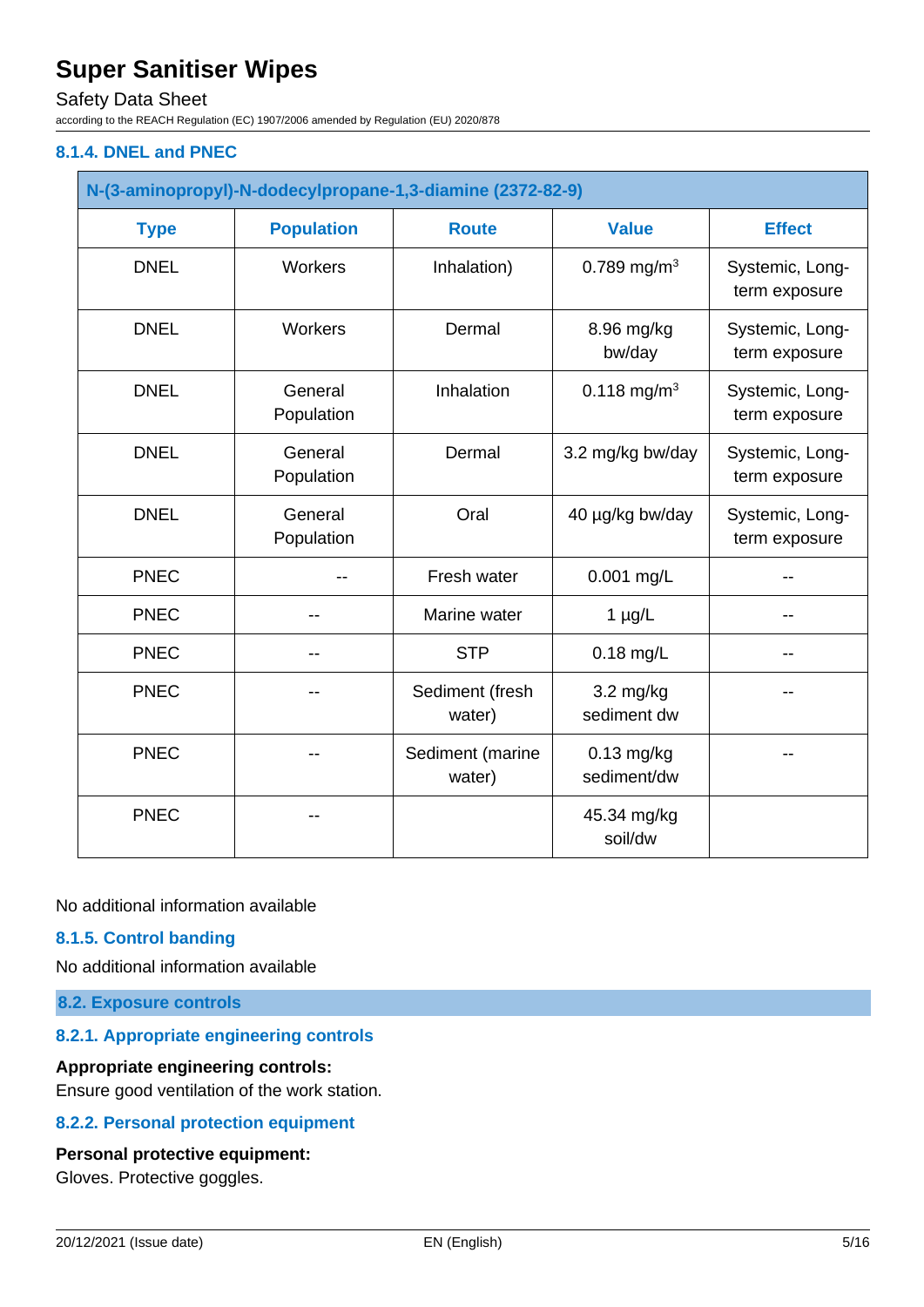Safety Data Sheet according to the REACH Regulation (EC) 1907/2006 amended by Regulation (EU) 2020/878

### **Personal protective equipment symbol(s):**



## **8.2.2.1. Eye and face protection**

**Eye protection:** Safety glasses. Use eye protection according to EN 166.

#### **8.2.2.2. Skin protection**

## **Skin and body protection:**

Wear suitable protective clothing. EN 14605

#### **Hand protection:**

Layer thickness : > 0.35 mm. Breakthrough time : > 480 min. Wear suitable gloves tested to EN374

#### **8.2.2.3. Respiratory protection**

## **Respiratory protection:** In case of insufficient ventilation, wear suitable respiratory equipment. EN 14387

### **8.2.2.4. Thermal hazards**

No additional information available

#### **8.2.3. Environmental exposure controls**

#### **Environmental exposure controls:**

Avoid release to the environment.

| <b>SECTION 9: Physical and chemical properties</b>         |                       |  |
|------------------------------------------------------------|-----------------------|--|
| 9.1. Information on basic physical and chemical properties |                       |  |
| Physical state                                             | : Liquid              |  |
| Colour                                                     | : Colourless          |  |
| Odour                                                      | : Negligible          |  |
| Odour threshold                                            | : Not available       |  |
| Melting point                                              | $: ca. 0^{\circ}C$    |  |
| Freezing point                                             | : Not available       |  |
| Boiling point                                              | : ca. $100^{\circ}$ C |  |
| Flammability                                               | : Not applicable      |  |
| <b>Explosive limits</b>                                    | : Not available       |  |
| Lower explosion limit                                      | : Not available       |  |
| Upper explosion limit                                      | : Not available       |  |
| Flash point                                                | $:$ > 93 °C estimated |  |
| Auto-ignition temperature                                  | : Not available       |  |
| Decomposition temperature                                  | : Not available       |  |
| рH                                                         | $: 8-9$               |  |
| Viscosity, kinematic                                       | : Not available       |  |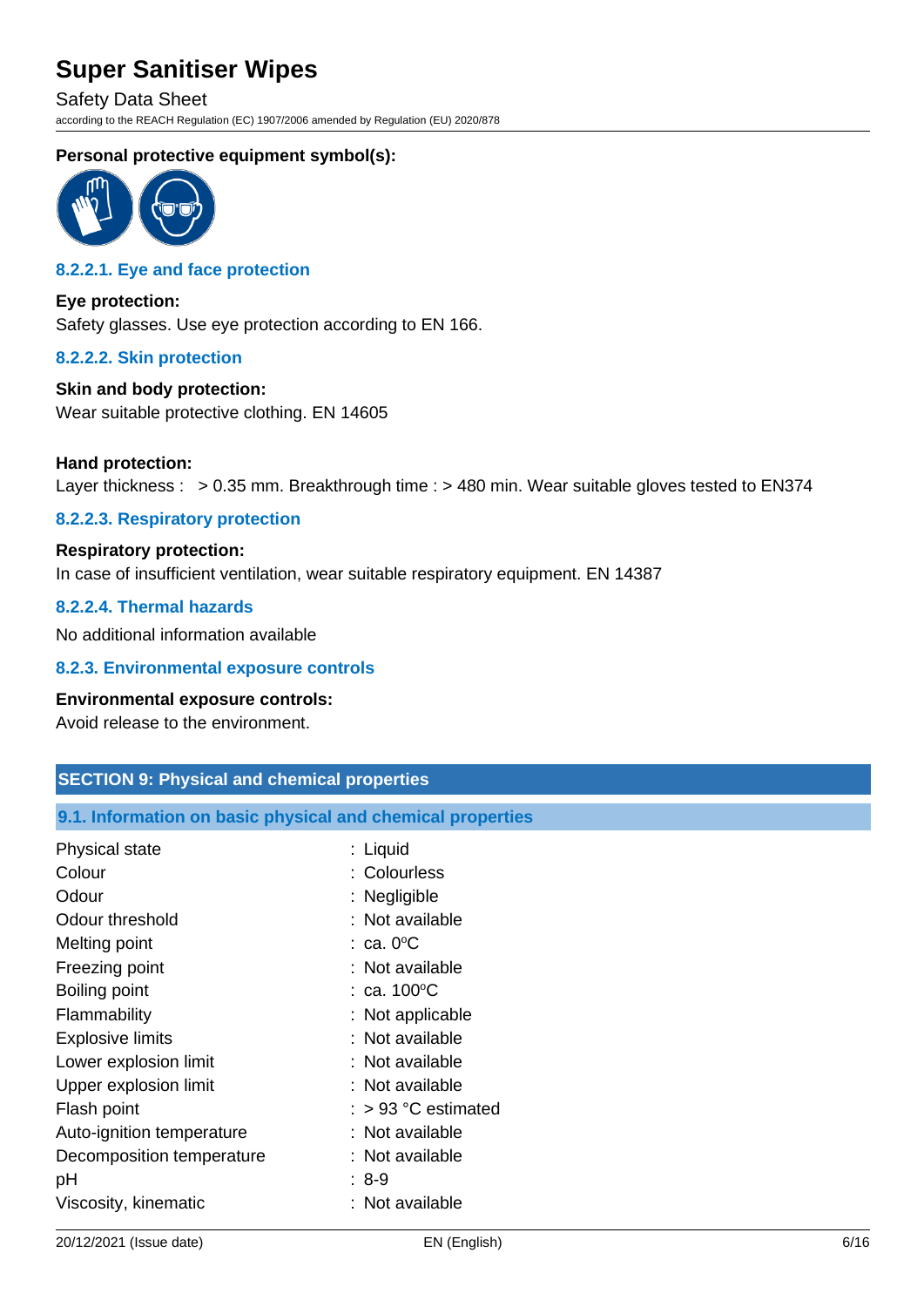Safety Data Sheet

according to the REACH Regulation (EC) 1907/2006 amended by Regulation (EU) 2020/878

| Viscosity, dynamic                    | : Not available                |
|---------------------------------------|--------------------------------|
| Solubility                            | : Not available                |
| Partition coefficient n-octanol/water | : Not available                |
| (Log Kow)                             | : Not available                |
| Vapour pressure                       | : Not available                |
| Vapour pressure at 50 °C              | : Not available                |
| Density                               | : ca. $1.02$ g/cm <sup>3</sup> |
| Relative density                      | : Not available                |
| Relative vapour density at 20 °C      | : Not available                |
| Particle characteristics              | : Not applicable               |

## **9.2. Other information**

### **9.2.1. Information with regard to physical hazard classes**

No additional information available

#### **9.2.2. Other safety characteristics**

No additional information available

#### **SECTION 10: Stability and reactivity**

#### **10.1. Reactivity**

The product is non-reactive under normal conditions of use, storage and transport.

#### **10.2. Chemical stability**

Stable under normal conditions.

#### **10.3. Possibility of hazardous reactions**

No dangerous reactions known under normal conditions of use. Hazardous polymerization will not occur.

#### **10.4. Conditions to avoid**

None under recommended storage and handling conditions (see section 7).

#### **10.5. Incompatible materials**

No additional information available

### **10.6. Hazardous decomposition products**

Under normal conditions of storage and use, hazardous decomposition products should not be produced.

| <b>SECTION 11: Toxicological information</b>                                   |
|--------------------------------------------------------------------------------|
| 11.1. Information on hazard classes as defined in Regulation (EC) No 1272/2008 |

| Acute toxicity (oral)       | : Not classified |
|-----------------------------|------------------|
| Acute toxicity (dermal)     | : Not classified |
| Acute toxicity (inhalation) | : Not classified |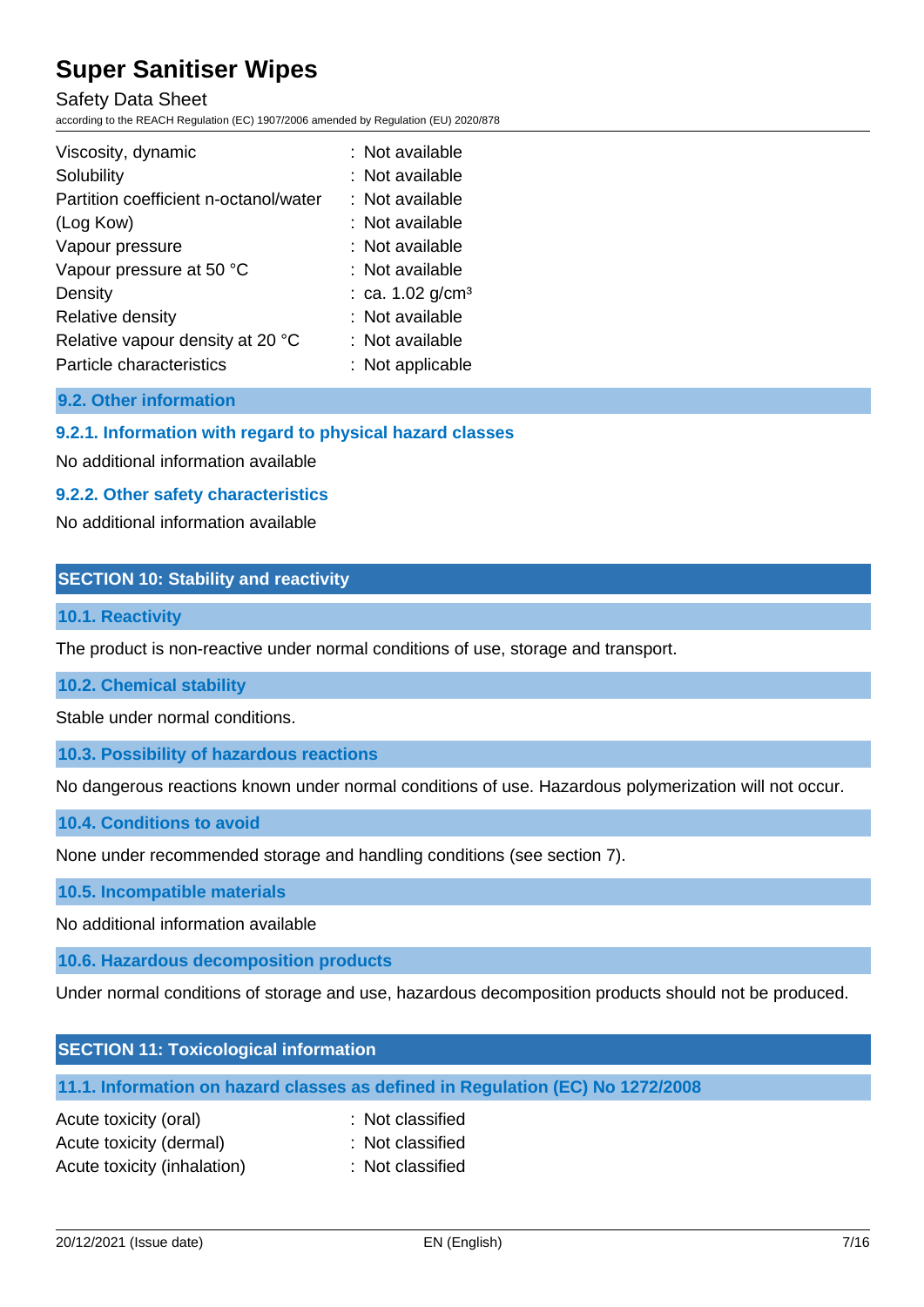## Safety Data Sheet

according to the REACH Regulation (EC) 1907/2006 amended by Regulation (EU) 2020/878

| Skin corrosion/irritation         | : Not classified                 |
|-----------------------------------|----------------------------------|
| Serious eye damage/irritation     | : Causes serious eye irritation. |
| Respiratory or skin sensitisation | : Not classified                 |
| Germ cell mutagenicity            | : Not classified                 |
| Carcinogenicity                   | : Not classified                 |
| Reproductive toxicity             | : Not classified                 |
| STOT-single exposure              | : Not classified                 |
| STOT-repeated exposure            | : Not classified                 |
| Aspiration hazard                 | : Not classified                 |

| N-(3-aminopropyl)-N-dodecylpropane-1,3-diamine (2372-82-9) |                                                                                          |                                                                                                                                                                                        |  |
|------------------------------------------------------------|------------------------------------------------------------------------------------------|----------------------------------------------------------------------------------------------------------------------------------------------------------------------------------------|--|
| <b>Acute Toxicity Oral</b>                                 | LD50 - rat                                                                               | 261 mg a.i./kg bw (280 mg a.i./kg<br>bw for males and 243.6 mg<br>a.i./kg bw for females).                                                                                             |  |
| Acute Toxicity (dermal)                                    | LD50 - rat                                                                               | >600.0 mg a.i./kg bw                                                                                                                                                                   |  |
| Acute Toxicity (inhalation)                                | N/A                                                                                      | N/A                                                                                                                                                                                    |  |
| Skin corrosion: in vitro / ex vivo                         | OECD guideline 431 (In Vitro<br>Skin Corrosion: Human Skin<br>Model test)                | Under the study conditions, the<br>test substance was identified as<br>corrosive to skin.                                                                                              |  |
| eye irritation: in vitro / ex vivo                         |                                                                                          | the study need not be conducted<br>because the available<br>information indicates that the<br>criteria are met for classification<br>as corrosive to the skin or<br>irritating to eyes |  |
| <b>Skin Sensitisation</b>                                  | Buehler test - Guinea pig                                                                | Not sensitising                                                                                                                                                                        |  |
| <b>Germ Cell Mutagenicity</b>                              | in vitro gene mutation study in<br>bacteria                                              | Under the study conditions, the<br>test substance was not<br>considered to be mutagenic in<br>the bacterial reverse mutation<br>assay in the presence and<br>absence of S9 mix.        |  |
| Carcinogenicity                                            | OECD 453 (Combined Chronic<br>Toxicity / Carcinogenicity<br>Studies) - Oral - rat        | Based on a dietary<br>carcinogenicity study conducted<br>in rats, the substance does not<br>require classification for this<br>endpoint according to CLP (EC<br>1272/2008) criteria    |  |
| Repeat dose toxicity                                       | OECD 453 (Combined Chronic<br><b>Toxicity / Carcinogenicity</b><br>Studies) - Oral - rat | The NOAEL and LOAEL were<br>established at 4 and 8 mg a.i./kg<br>bw/day, respectively                                                                                                  |  |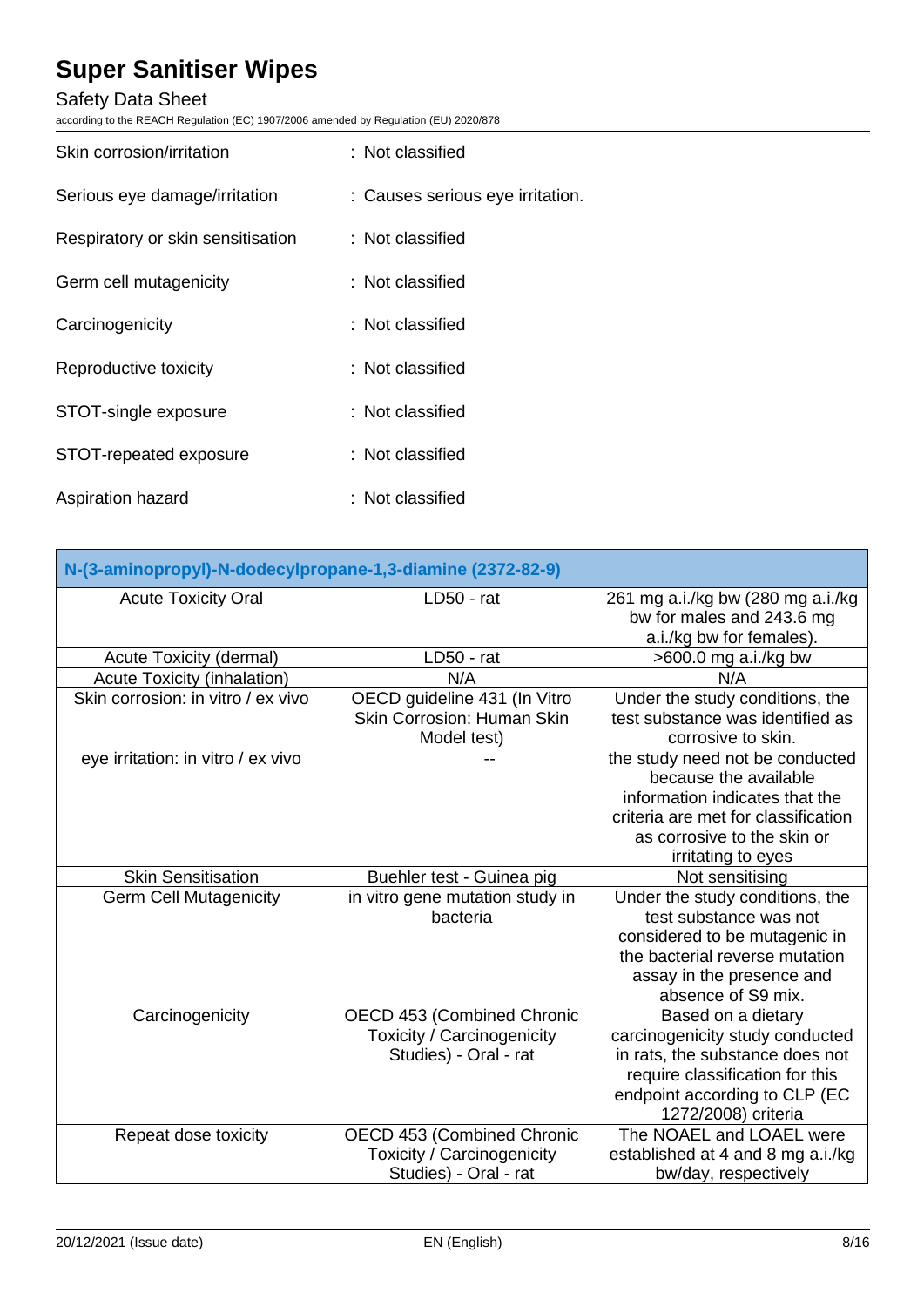## Safety Data Sheet

according to the REACH Regulation (EC) 1907/2006 amended by Regulation (EU) 2020/878

| Repeat dose toxicity          | EPA OPP 82-3 (Subchronic<br>Dermal Toxicity 90 days) - rat | Under the study conditions, the<br>90 d NOEL of the test substance<br>was established at 15 mg a.i./kg<br>bw in rats. |
|-------------------------------|------------------------------------------------------------|-----------------------------------------------------------------------------------------------------------------------|
| <b>STOT Repeated Exposure</b> | −−                                                         | H373: May cause damage to                                                                                             |
|                               |                                                            | organs                                                                                                                |

## **11.2. Information on other hazards**

No additional information available

| <b>SECTION 12: Ecological information</b>                    |                                                                                                                        |  |  |
|--------------------------------------------------------------|------------------------------------------------------------------------------------------------------------------------|--|--|
| 12.1. Toxicity                                               |                                                                                                                        |  |  |
| Ecology - general                                            | : The product is considered harmful to aquatic organisms and to<br>cause long-term adverse effects in the environment. |  |  |
| Hazardous to the aquatic<br>environment, short-term (acute)  | : Not classified                                                                                                       |  |  |
| Hazardous to the aquatic<br>environment, long-term (chronic) | : Harmful to aquatic life with long lasting effects                                                                    |  |  |

| N-(3-aminopropyl)-N-dodecylpropane-1,3-diamine (2372-82-9) |                                                                              |                                                                                                                                                                                                                                                                                         |  |
|------------------------------------------------------------|------------------------------------------------------------------------------|-----------------------------------------------------------------------------------------------------------------------------------------------------------------------------------------------------------------------------------------------------------------------------------------|--|
| <b>OECD 203</b>                                            | LC50, 96 h, Brachydanio rerio<br>(Zebra fish)                                | Under the study conditions, the<br>nominal 96 h LC50 and NOEC of<br>the test<br>substance were calculated to be<br>0.43 and 0.18 mg/L, respectively.<br>The test<br>substance was found to be toxic<br>to Zebra fish after 96 h at<br>concentration levels of 0.32 mg/L<br>and higher.  |  |
| OECD <sub>202</sub>                                        | EC50/NOEC, 48h, Daphnia<br>Magna                                             | Under the study conditions, the<br>nominal 48 h EC50 and NOEC of<br>the test substance were<br>calculated to be 0.078 and 0.04<br>mg/L, respectively. The test<br>substance was found to be toxic<br>to Daphnia magna after 48 h at<br>concentration levels of 0.08 mg/L<br>and higher. |  |
| <b>OECD 211</b>                                            | EC50, 21 d, Daphnia Magna                                                    | 0.024 mg/L                                                                                                                                                                                                                                                                              |  |
| OECD <sub>201</sub>                                        | EbC50 and ErC50, 72h,<br>freshwater algae<br>Pseudokirchneriella subcapitata | Under the study conditions, the<br>72 h EbC50 and ErC50, based<br>on nominal concentrations were<br>0.010 and 0.015 mg/L,<br>respectively. The LOEC was<br>determined to be at the lowest                                                                                               |  |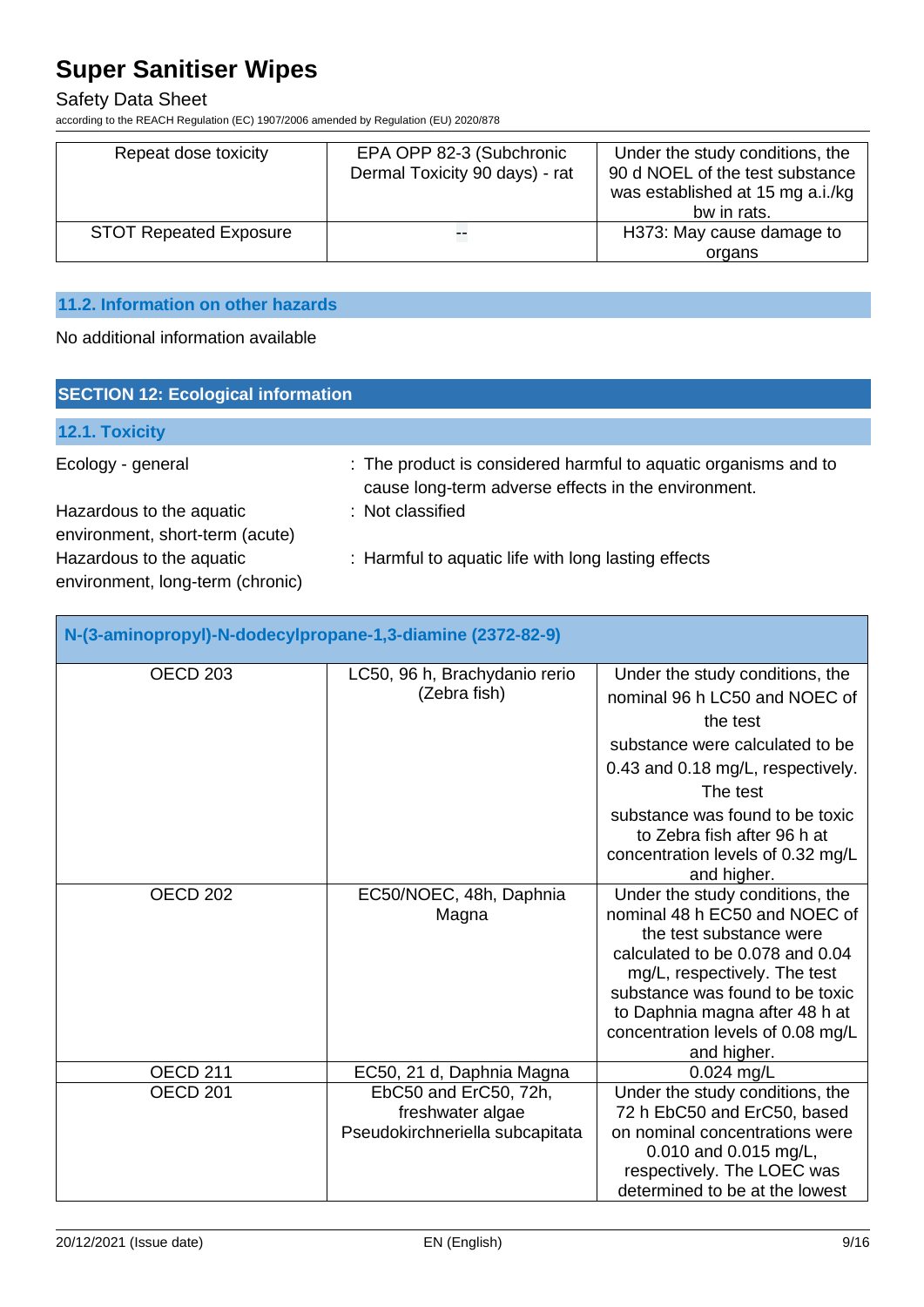## Safety Data Sheet

according to the REACH Regulation (EC) 1907/2006 amended by Regulation (EU) 2020/878

|                                  |                                        | tested concentration of 0.010                                 |
|----------------------------------|----------------------------------------|---------------------------------------------------------------|
|                                  |                                        | mg/L. The ErC10 of 0.0095 mg/L                                |
|                                  |                                        | will be used as long term                                     |
|                                  |                                        | endpoint.                                                     |
| <b>OECD 201</b>                  | EbC50 and ErC50, 72h,                  | Under the study conditions, the                               |
|                                  | freshwater algae Scenedesmus           | 72 h EbC50 and ErC50 of the                                   |
|                                  | subspicatus                            | test substance, based on                                      |
|                                  |                                        | measured concentrations, were                                 |
|                                  |                                        | 0.012 and 0.02 mg/L,                                          |
|                                  |                                        | respectively. The NOEC and                                    |
|                                  |                                        | ErC10 were determined at                                      |
|                                  |                                        |                                                               |
|                                  |                                        | 0.0069 and 0.012 mg/L,                                        |
| <b>OECD 209</b>                  |                                        | respectively.                                                 |
|                                  | EC50, 3h, respiration inhibition in    | Under the study conditions, the                               |
|                                  | microorganisms                         | nominal 3 h EC50 for respiration                              |
|                                  |                                        | inhibition in microorganisms was                              |
|                                  |                                        | determined to be 18 mg/L.                                     |
| OSPAR Commission (2006) Part     | LC50/NOEC, 10d, Corophium<br>Volutator | Under the study conditions, the                               |
| A Guidleine: a sediment bioassay |                                        | 10 d LC50 was equivalent to 304                               |
| using amphipod Corophium sp.     |                                        | mg/kg dw and the 10 d NOEC                                    |
|                                  |                                        | was 127.14 mg/kg dw.                                          |
| <b>OECD 207</b>                  | LC50/NOEC, 14d, Eisenia                | Under the study conditions, the<br>nominal 14 d LC50 and NOEC |
|                                  | foetida (Earthworm)                    |                                                               |
|                                  |                                        | for the test substance were both                              |
|                                  |                                        | greater than 1000 mg/kg soil dw                               |
| OECD <sub>208</sub>              | EC50/NOEC, 21d, Brassica               | The EC50 value was therefore                                  |
|                                  | oleracea var.capitata, Vigna           | estimated to be >1000 mg a.i./kg                              |
|                                  | radiata, Triticum aestivum             | dry soil and the NOEC was 1000                                |
|                                  |                                        | mg a.i./kg dry soil for all tested                            |
|                                  |                                        | plant species                                                 |
| OECD <sub>216</sub>              | EC50/NOEC, 28d, 18 soil micro-         | Under the study conditions, there                             |
|                                  | organism (Mixed population of          | was no significant effect of the                              |
|                                  | soil microorganisms)                   | test substance on the nitrogen                                |
|                                  |                                        | transformation activity of soil                               |
|                                  |                                        | microorganisms and therefore                                  |
|                                  |                                        | the 28 days EC50 value was                                    |
|                                  |                                        | estimated to be >1000 mg a.i./kg                              |
|                                  |                                        | soil dw and the corresponding                                 |
|                                  |                                        | NOEC was 1000 mg a.i./kg soil                                 |
|                                  |                                        | dw.                                                           |

## **12.2. Persistence and degradability**

Biodegradable. The surfactant(s) contained in this preparation complies (comply) with the biodegradability criteria as laid down in Regulation (EC) No. 648/2004 on detergents.

| N-(3-aminopropyl)-N-dodecylpropane-1,3-diamine (2372-82-9) |                                                                                                      |                                                                                                                                      |  |
|------------------------------------------------------------|------------------------------------------------------------------------------------------------------|--------------------------------------------------------------------------------------------------------------------------------------|--|
| OECD 301D                                                  | Ready Biodegradation: Closed<br>Bottle Test, sewage,<br>predominantly domestic, non-<br>adapted, 28d | Under the study conditions, the<br>test substance was considered to<br>be readily biodegradable with<br>79% biodegradation on Day 28 |  |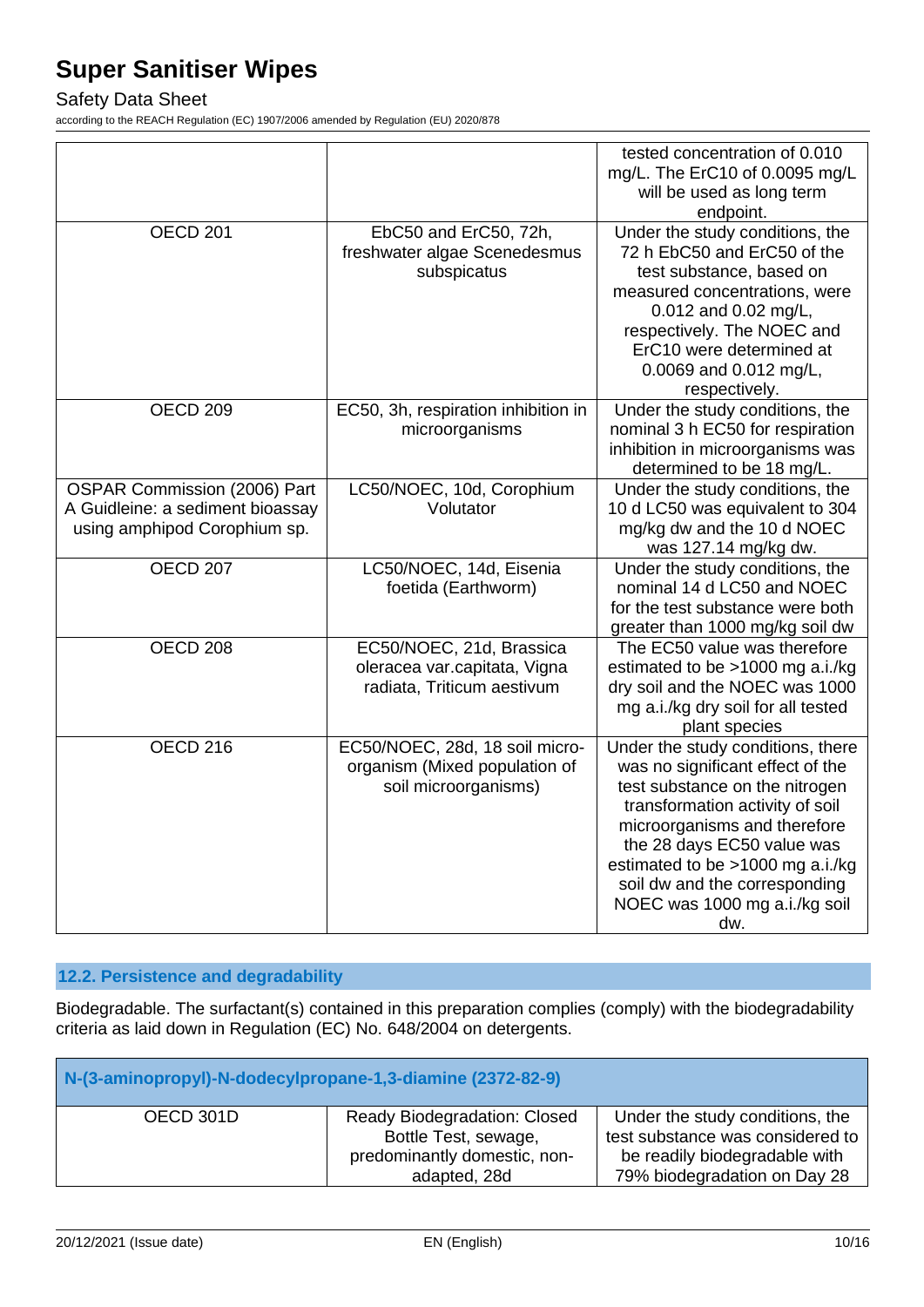### Safety Data Sheet

according to the REACH Regulation (EC) 1907/2006 amended by Regulation (EU) 2020/878

| OECD 306                                        | Biodegradation in Seawater, 28d   | Under the study conditions, the<br>test substance was considered to |
|-------------------------------------------------|-----------------------------------|---------------------------------------------------------------------|
|                                                 |                                   | be readily biodegradable in                                         |
|                                                 |                                   | seawater.                                                           |
| EU Method C.10                                  | Biodegradation: activated sludge, | Under the study conditions, the<br>test substance was found to be   |
|                                                 | domestic, non-adapted, 58d        | removed predominantly by                                            |
|                                                 |                                   | biodegradation at very high                                         |
|                                                 |                                   | percentages (99.9% on Day 58)                                       |
|                                                 |                                   | and to a lesser extent by sorption                                  |
|                                                 |                                   | $(0.11 - 014%)$                                                     |
| Test procedure in accordance                    | Biodegradation in water: sewage   | Under the study conditions, the                                     |
| with generally accepted scientific<br>standards | treatment simulation testing, 28d | test substance biodegraded in<br>aerobic conditions and             |
|                                                 |                                   |                                                                     |
|                                                 |                                   | mineralised up to 70% on day 28                                     |
|                                                 |                                   | (detection via 14CO2).                                              |

#### **12.3. Bioaccumulative potential**

#### No bioaccumulation potential

| N-(3-aminopropyl)-N-dodecylpropane-1,3-diamine (2372-82-9) |                                             |                                                                                                                                             |  |
|------------------------------------------------------------|---------------------------------------------|---------------------------------------------------------------------------------------------------------------------------------------------|--|
| $- -$                                                      | bioaccumulation in aquatic<br>species: fish | the study does not need to be<br>conducted because the<br>substance has a low potential for<br>bioaccumulation based on log<br>$Kow \leq 3$ |  |

## **12.4. Mobility in soil**

Readily absorbed onto soil. Soluble in water.

| N-(3-aminopropyl)-N-dodecylpropane-1,3-diamine (2372-82-9) |                                       |                                                                                                                                                                                                                                                                                |  |
|------------------------------------------------------------|---------------------------------------|--------------------------------------------------------------------------------------------------------------------------------------------------------------------------------------------------------------------------------------------------------------------------------|--|
| OECD 106                                                   | Adsorption / desorption:<br>screening | The test substance showed a<br>very high affinity to all five soil<br>types, which was confirmed by<br>the high overall Kd values of<br>2970 to at least 10500 cm3/g.<br>Under the study conditions, the<br>test substance had little or no<br>potential for mobility in soil. |  |

## **12.5. Results of PBT and vPvB assessment**

This substance/mixture does not meet the PBT criteria of REACH regulation, annex XIII

This substance/mixture does not meet the vPvB criteria of REACH regulation, annex XIII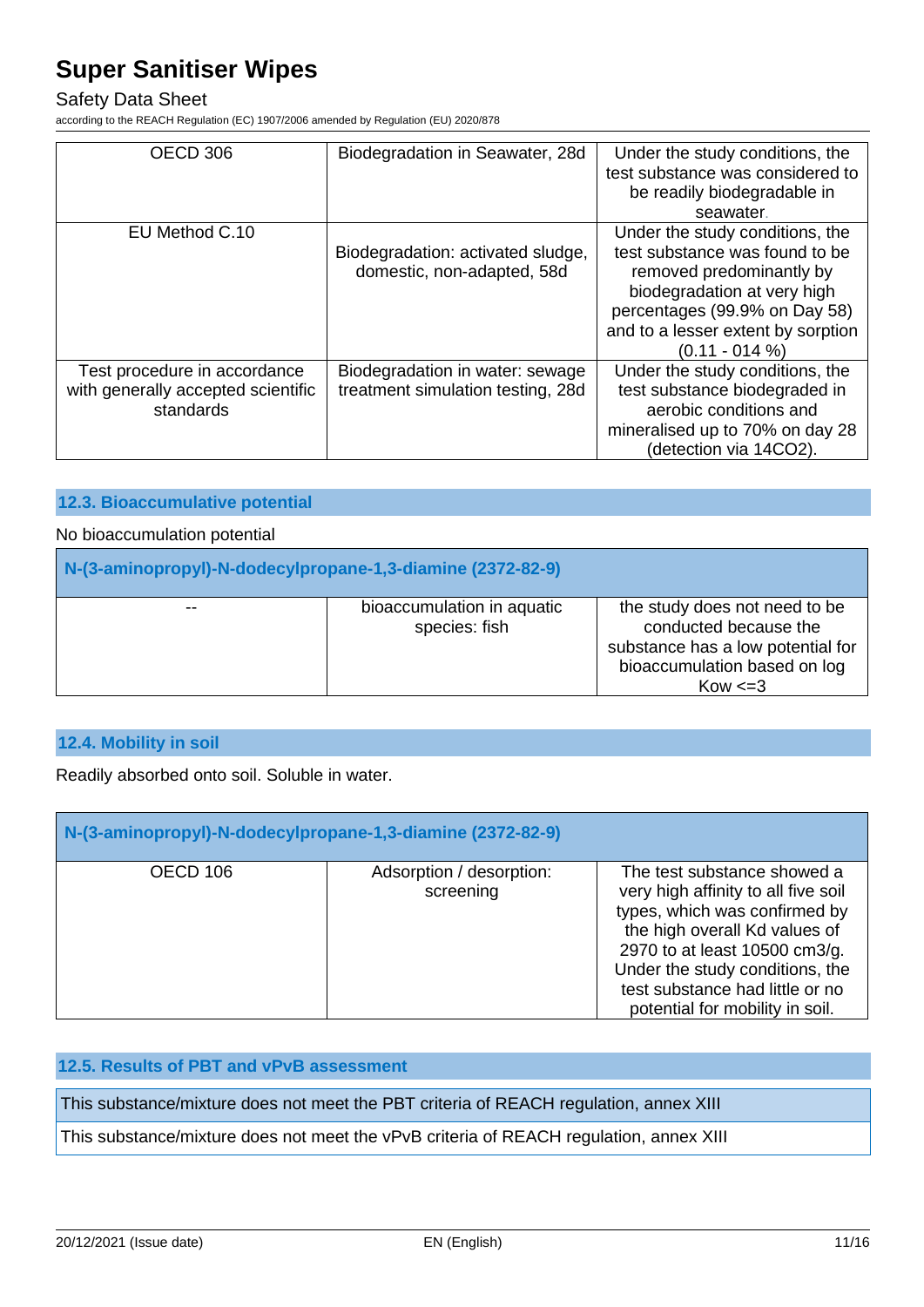#### Safety Data Sheet

according to the REACH Regulation (EC) 1907/2006 amended by Regulation (EU) 2020/878

**N-(3-aminopropyl)-N-dodecylpropane-1,3-diamine (2372-82-9)**

The substance is not PBT / vPvB

**12.6. Endocrine disrupting properties**

No additional information available

**12.7. Other adverse effects**

No additional information available

#### **SECTION 13: Disposal considerations**

**13.1. Waste treatment methods**

Waste treatment methods : Dispose of contents/container in accordance with licensed collector's sorting instructions.

#### **SECTION 14: Transport information**

#### In accordance with ADR / IMDG / IATA / ADN / RID

| <b>ADR</b>                             | <b>IMDG</b>    | <b>IATA</b>    | <b>ADN</b>     | <b>RID</b>     |
|----------------------------------------|----------------|----------------|----------------|----------------|
| 14.1. UN number or ID number           |                |                |                |                |
| Not applicable                         | Not applicable | Not applicable | Not applicable | Not applicable |
| 14.2. UN proper shipping name          |                |                |                |                |
| Not applicable                         | Not applicable | Not applicable | Not applicable | Not applicable |
| 14.3. Transport hazard class(es)       |                |                |                |                |
| Not applicable                         | Not applicable | Not applicable | Not applicable | Not applicable |
| 14.4. Packing group                    |                |                |                |                |
| Not applicable                         | Not applicable | Not applicable | Not applicable | Not applicable |
| <b>14.5. Environmental hazards</b>     |                |                |                |                |
| Not applicable                         | Not applicable | Not applicable | Not applicable | Not applicable |
| No supplementary information available |                |                |                |                |

**14.6. Special precautions for user**

#### **Overland transport**

Not applicable

#### **Transport by sea**

Not applicable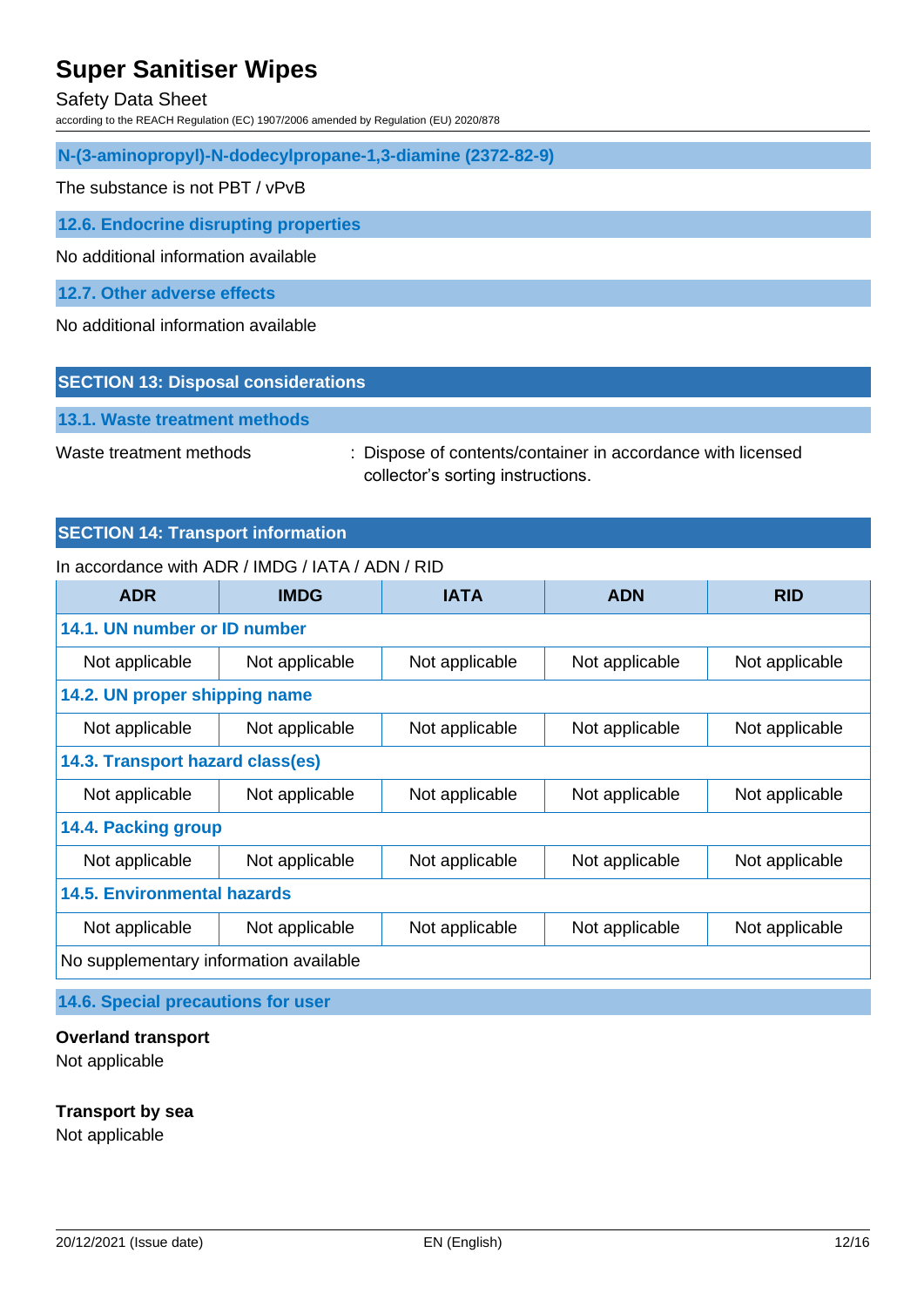#### Safety Data Sheet

according to the REACH Regulation (EC) 1907/2006 amended by Regulation (EU) 2020/878

#### **Air transport**

Not applicable

### **Inland waterway transport**

Not applicable

### **Rail transport**

Not applicable

**14.7. Maritime transport in bulk according to IMO instruments**

Not applicable

### **SECTION 15: Regulatory information**

**15.1. Safety, health and environmental regulations/legislation specific for the substance or mixture**

### **15.1.1. EU-Regulations**

Contains no substance on the REACH candidate list

Contains no REACH Annex XIV substances

Contains no substance subject to Regulation (EU) No 649/2012 of the European Parliament and of the Council of 4 July 2012 concerning the export and import of hazardous chemicals.

Contains no substance subject to Regulation (EU) No 2019/1021 of the European Parliament and of the Council of 20 June 2019 on persistent organic pollutants

Contains no substance subject to REGULATION (EU) No 1005/2009 OF THE EUROPEAN PARLIAMENT AND OF THE COUNCIL of 16 September 2009 on substances that deplete the ozone layer.

Contains substance subject to Regulation (EU) 2019/1148 of the European Parliament and of the Council of 20 June 2019 on the marketing and use of explosives precursors.

### ANNEX II REPORTABLE EXPLOSIVES PRECURSORS

List of substances on their own or in mixtures or in substances for which suspicious transactions and significant disappearances and thefts are to be reported to the relevant national contact point within 24 hours.

Other information, restriction and prohibition regulations : Compliance with following regulations: Detergent Regulation (648/2004/EC).

Contains no substance subject to Regulation (EC) 273/2004 of the European Parliament and of the Council of 11 February 2004 on the manufacture and the placing on market of certain substances used in the illicit manufacture of narcotic drugs and psychotropic substances.

### **15.1.2. National regulations**

## **Germany** Employment restrictions : Observe restrictions according Act on the Protection of Working Mothers (MuSchG) Observe restrictions according Act on the Protection of Young People in Employment (JArbSchG) Water hazard class (WGK) : WGK 2, Significantly hazardous to water (Classification according to AwSV, Annex 1)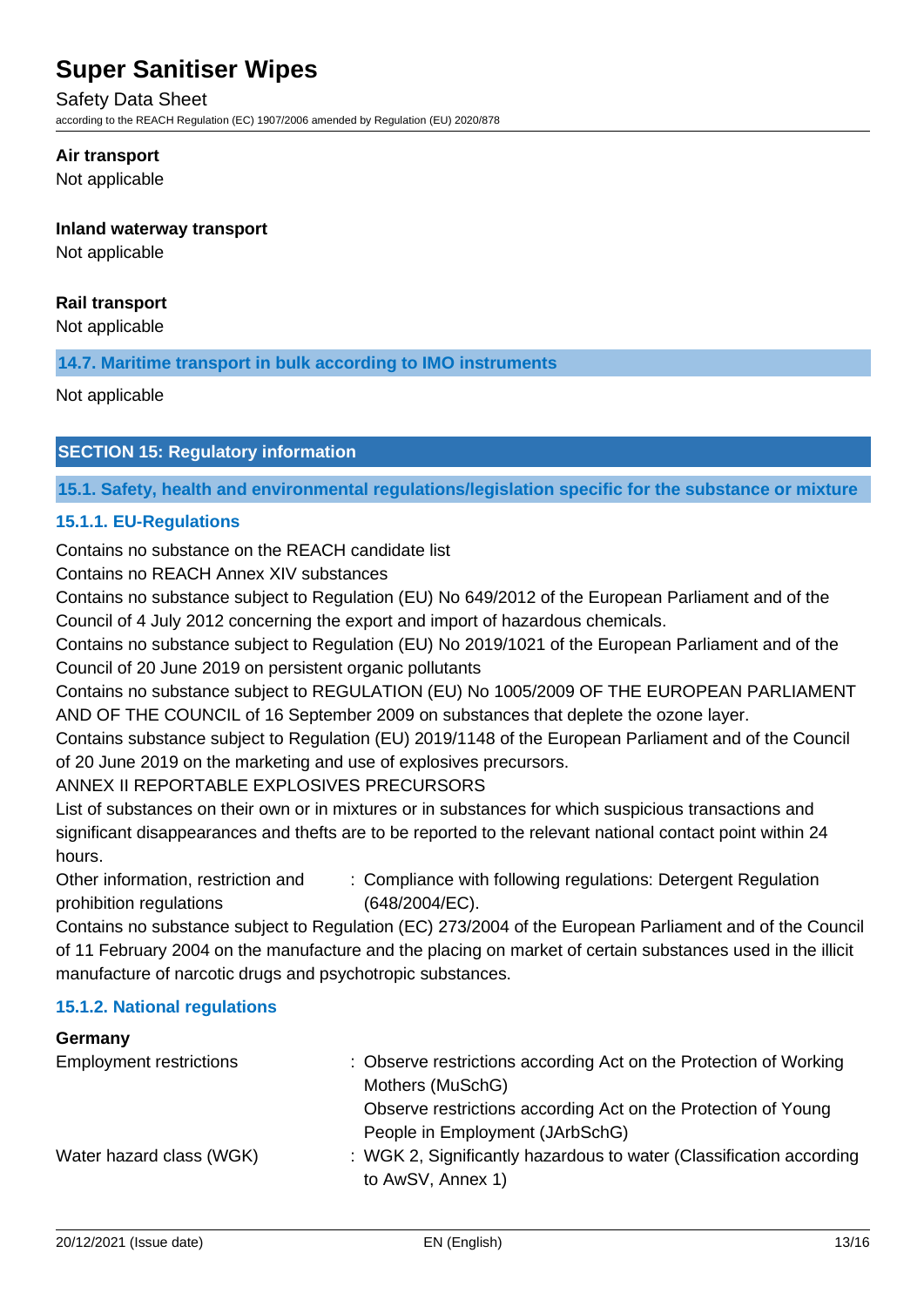Safety Data Sheet

according to the REACH Regulation (EC) 1907/2006 amended by Regulation (EU) 2020/878

| Hazardous Incident Ordinance (12.<br>BImSchV)                                                      | : Is not subject of the Hazardous Incident Ordinance (12. BImSchV) |
|----------------------------------------------------------------------------------------------------|--------------------------------------------------------------------|
| <b>Netherlands</b>                                                                                 |                                                                    |
| SZW-lijst van kankerverwekkende<br>stoffen                                                         | : None of the components are listed                                |
| SZW-lijst van mutagene stoffen                                                                     | : None of the components are listed                                |
| SZW-lijst van reprotoxische stoffen $-$ : None of the components are listed<br><b>Borstvoeding</b> |                                                                    |
| SZW-lijst van reprotoxische stoffen $-$ : None of the components are listed<br>Vruchtbaarheid      |                                                                    |
| SZW-lijst van reprotoxische stoffen $-$ : None of the components are listed<br>Ontwikkeling        |                                                                    |

## **15.2. Chemical safety assessment**

No chemical safety assessment has been carried out

| <b>SECTION 16: Other information</b> |                                                                                                           |  |
|--------------------------------------|-----------------------------------------------------------------------------------------------------------|--|
| <b>Abbreviations and acronyms:</b>   |                                                                                                           |  |
| <b>ADN</b>                           | European Agreement concerning the International Carriage of Dangerous Goods by<br><b>Inland Waterways</b> |  |
| <b>ADR</b>                           | European Agreement concerning the International Carriage of Dangerous Goods by<br>Road                    |  |
| <b>ATE</b>                           | <b>Acute Toxicity Estimate</b>                                                                            |  |
| <b>BCF</b>                           | <b>Bioconcentration factor</b>                                                                            |  |
| <b>BLV</b>                           | <b>Biological limit value</b>                                                                             |  |
| <b>BOD</b>                           | Biochemical oxygen demand (BOD)                                                                           |  |
| COD                                  | Chemical oxygen demand (COD)                                                                              |  |
| DMEL                                 | <b>Derived Minimal Effect level</b>                                                                       |  |
| <b>DNEL</b>                          | Derived-No Effect Level                                                                                   |  |
| EC-No.                               | <b>European Community number</b>                                                                          |  |
| <b>EC50</b>                          | Median effective concentration                                                                            |  |
| EN                                   | European Standard                                                                                         |  |
| <b>IARC</b>                          | International Agency for Research on Cancer                                                               |  |
| <b>IATA</b>                          | <b>International Air Transport Association</b>                                                            |  |
| <b>IMDG</b>                          | <b>International Maritime Dangerous Goods</b>                                                             |  |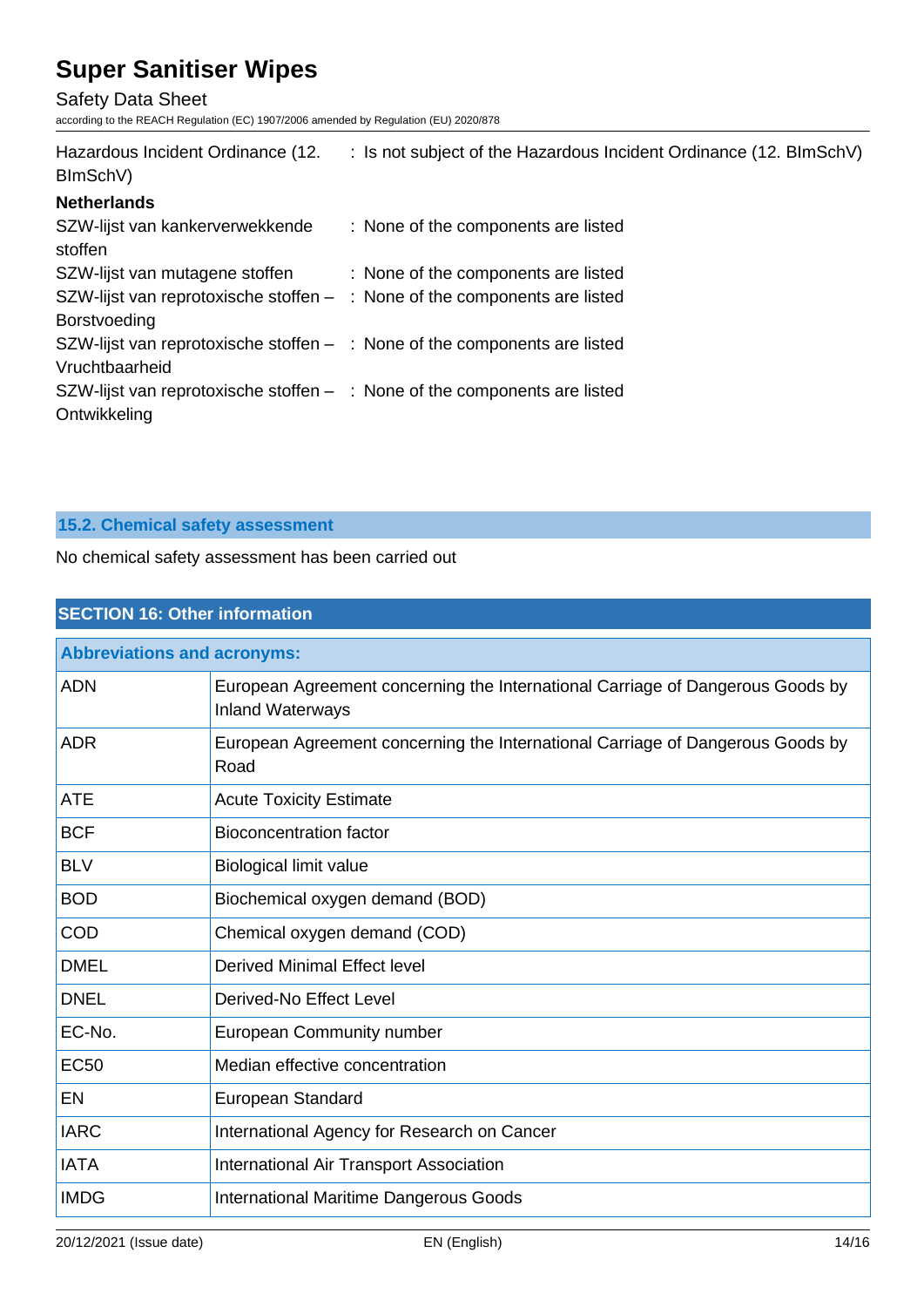## Safety Data Sheet

according to the REACH Regulation (EC) 1907/2006 amended by Regulation (EU) 2020/878

| <b>Abbreviations and acronyms:</b> |                                                                              |  |
|------------------------------------|------------------------------------------------------------------------------|--|
| <b>LC50</b>                        | Median lethal concentration                                                  |  |
| LD50                               | Median lethal dose                                                           |  |
| <b>LOAEL</b>                       | Lowest Observed Adverse Effect Level                                         |  |
| <b>NOAEC</b>                       | No-Observed Adverse Effect Concentration                                     |  |
| <b>NOAEL</b>                       | No-Observed Adverse Effect Level                                             |  |
| <b>NOEC</b>                        | No-Observed Effect Concentration                                             |  |
| <b>OECD</b>                        | Organisation for Economic Co-operation and Development                       |  |
| <b>OEL</b>                         | Occupational Exposure Limit                                                  |  |
| <b>PBT</b>                         | <b>Persistent Bioaccumulative Toxic</b>                                      |  |
| <b>PNEC</b>                        | <b>Predicted No-Effect Concentration</b>                                     |  |
| <b>RID</b>                         | Regulations concerning the International Carriage of Dangerous Goods by Rail |  |
| <b>SDS</b>                         | <b>Safety Data Sheet</b>                                                     |  |
| <b>STP</b>                         | Sewage treatment plant                                                       |  |
| <b>ThOD</b>                        | Theoretical oxygen demand (ThOD)                                             |  |
| <b>TLM</b>                         | <b>Median Tolerance Limit</b>                                                |  |
| <b>VOC</b>                         | <b>Volatile Organic Compounds</b>                                            |  |
| CAS-No.                            | <b>Chemical Abstract Service number</b>                                      |  |
| <b>N.O.S.</b>                      | Not Otherwise Specified                                                      |  |
| vPvB                               | Very Persistent and Very Bioaccumulative                                     |  |
| <b>ED</b>                          | Endocrine disrupting properties                                              |  |

| <b>Full text of H- and EUH-statements:</b> |                                                                   |  |
|--------------------------------------------|-------------------------------------------------------------------|--|
|                                            | Acute Tox. 3 (Oral) Acute toxicity (oral), Category 3             |  |
| <b>Aquatic Acute 1</b>                     | Hazardous to the aquatic environment - Acute Hazard, Category 1   |  |
| <b>Aquatic Chronic 1</b>                   | Hazardous to the aquatic environment - Chronic Hazard, Category 1 |  |
| <b>Aquatic Chronic 3</b>                   | Hazardous to the aquatic environment - Chronic Hazard, Category 3 |  |
| Eye Dam. 1                                 | Serious eye damage/eye irritation, Category 1                     |  |
| Eye Irrit. 2                               | Serious eye damage/eye irritation, Category 2                     |  |
| H301                                       | Toxic if swallowed.                                               |  |
| H314                                       | Causes severe skin burns and eye damage.                          |  |
| H318                                       | Causes serious eye damage.                                        |  |